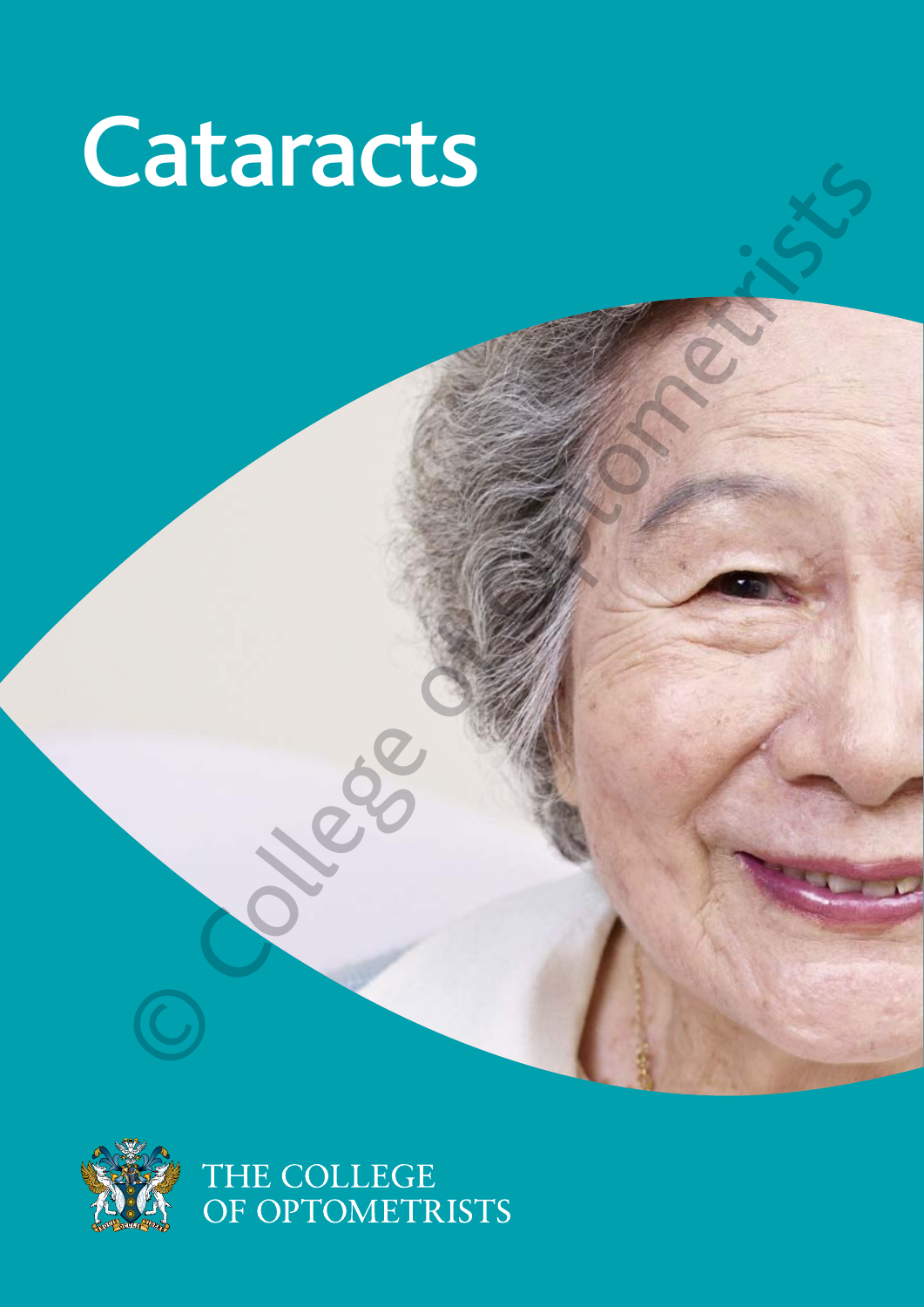### **Overview**

We have developed this leaflet to help you understand more about cataracts.

Cataracts are formed when the clear lens inside your eye becomes cloudy or misty. This is a gradual process that usually happens as we get older. It does not hurt.

The early stages of a cataract do not necessarily affect your sight.

The only proven treatment for a cataract is surgery. If the cataract gets to the stage where it affects your sight, your optometrist will refer you to a hospital to have this done. The surgery is carried out under a local anaesthetic and has a very high success rate.

If you have any concerns about the health of your eyes, please visit your local optometrist. Optometrists are the eye health specialists on the high street. An eye examination is a vital health check and should be part of everyone's normal health care. The street developed this leaflet to help you understand<br>
The about cataracts.<br>
The about cataracts are formed when the dear lens inside your eye becomes cloudy<br>
Sittists is a gradual process that usually happens as we get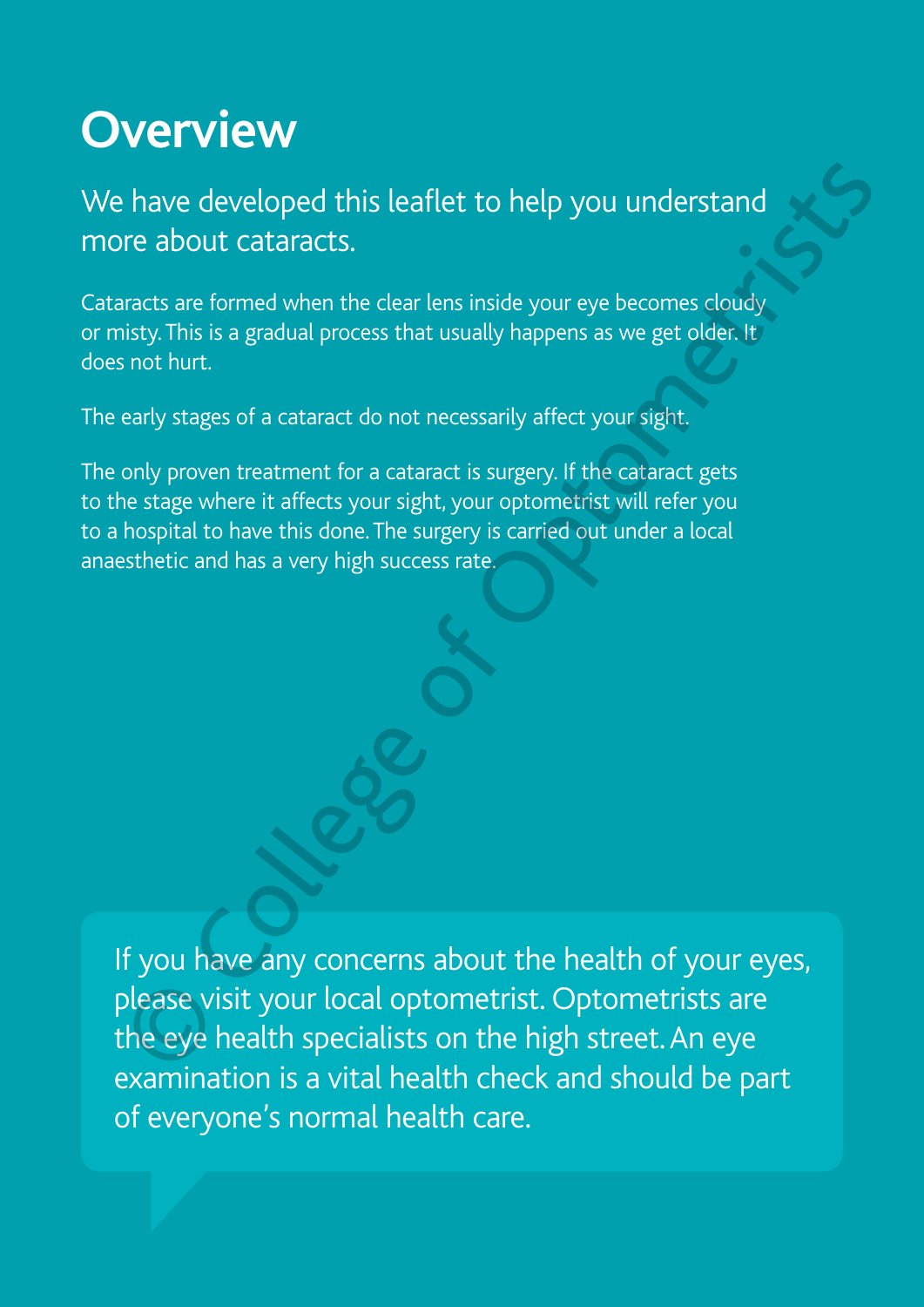## Smoking and exposure to sunlight have been

### **Why do cataracts occur?**

The main cause is age and most people will eventually develop a cataract in both eyes, although one eye may be affected before the other. However, smoking and exposure to sunlight have been linked to the formation of cataracts. Cataracts affect men and women equally.

Younger people can develop cataracts if they have an injury to the eye. Some medical conditions including diabetes or taking some sorts of medication may also cause cataracts. A very small number of babies are born with a cataract.

### **Will cataracts affect my vision?**

Many people with a cataract notice that they need to change the prescription for their glasses. If you are long-sighted, you may even notice that you need your glasses less than you did before you had the cataract! You may notice that your vision is less clear and distinct. Car headlights and streetlights can become dazzling, and you may experience difficulties moving from shade to sunlit areas. Colours may look different too, and become faded or yellowed. **Example 18 and Solution School School School School School School School School School School School School School School School School School School School School School School School School School School School School S** 

If you experience any of these symptoms, make an appointment to see your optometrist.

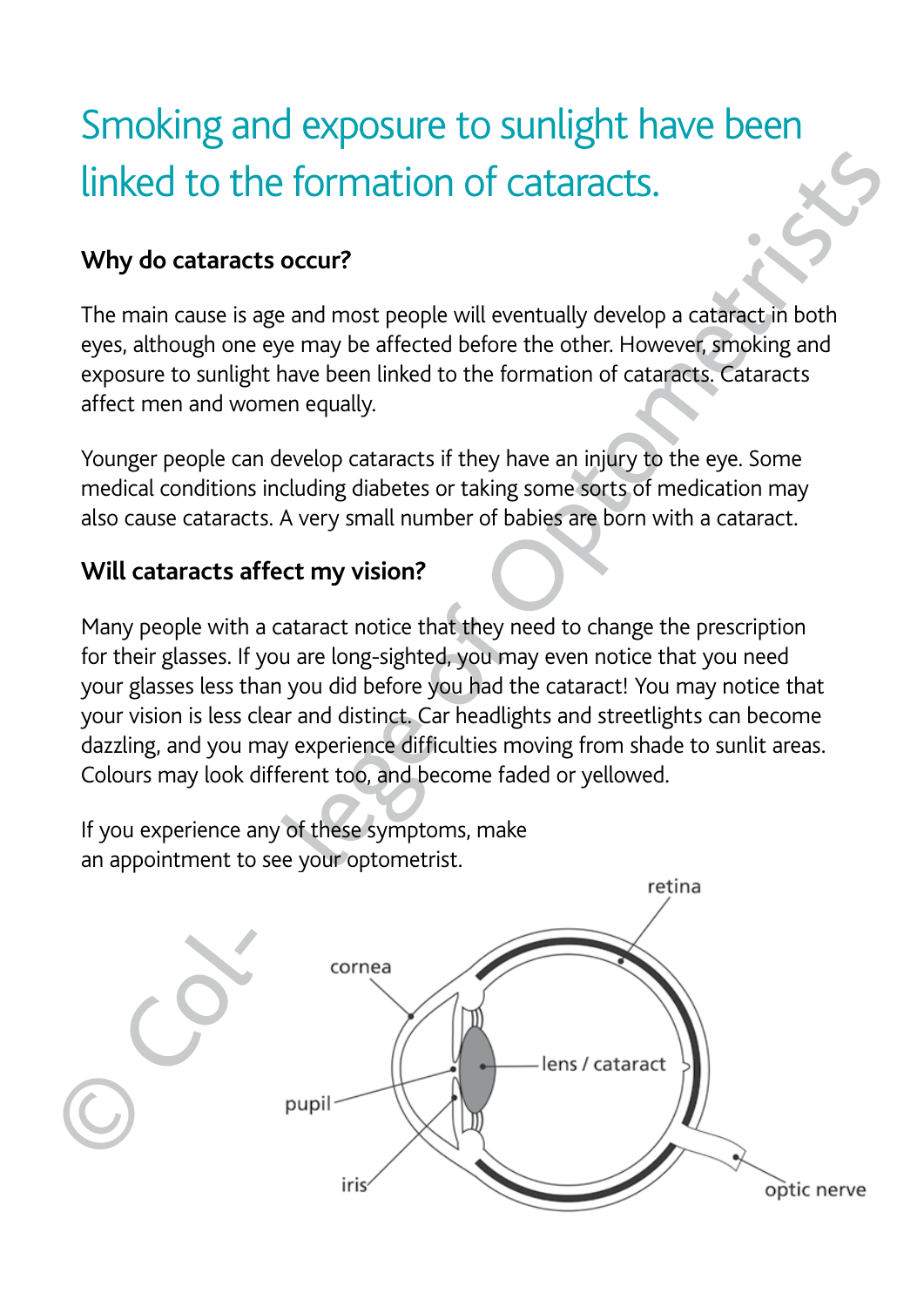### **Can I prevent cataracts?**

There are various supplements on the market which claim to help slow the progression of cataracts and some eye drops have been marketed as a treatment for them. There is no scientific evidence to suggest that any of these can prevent or treat cataracts. To try to prevent cataracts, or to stop them getting worse, wear good quality sunglasses with UV protection and don't smoke. You cannot make cataracts worse by using your eyes too much.

### **Can I drive if I have cataracts?**

If you have cataracts, you may continue to drive providing you still meet the vision standards for driving. Your optometrist will be able to advise you about this. If you are a car driver, you do not need to tell the DVLA about your cataract unless you cannot meet the vision standards for driving.

### **Treating cataracts**

If your cataract is affecting your day-to-day life (for example; driving, reading or cooking), and your optometrist cannot improve this enough by changing your glasses, you can ask them to refer you to an ophthalmologist (eye specialist) for surgery. This involves removing the cloudy lens (the cataract) and replacing it with a clear plastic one. If you have cataracts in both eyes, surgery will normally be carried out on one eye at a time. e are various supplements on the market which claim to help slow<br>orgerssion of cataracts and some eye drops have been marketed as a<br>furnent for them. There is no scientific evidence to suggest that any of<br>e can preevent or

### **What does cataract surgery involve?**

You will have an initial appointment where the ophthalmologist will assess and measure your eyes. You will be asked about your general health to help make sure that the operation is suitable for you.

The ophthalmologist may also be able to correct short- or long-sightedness so that you may not need to wear your glasses as much after the operation as you did before. In some parts of the country the NHS arranges for optometrists to discuss the operation with you rather than you having this all done at the hospital.

Most cataract operations are done using a local anaesthetic. You will be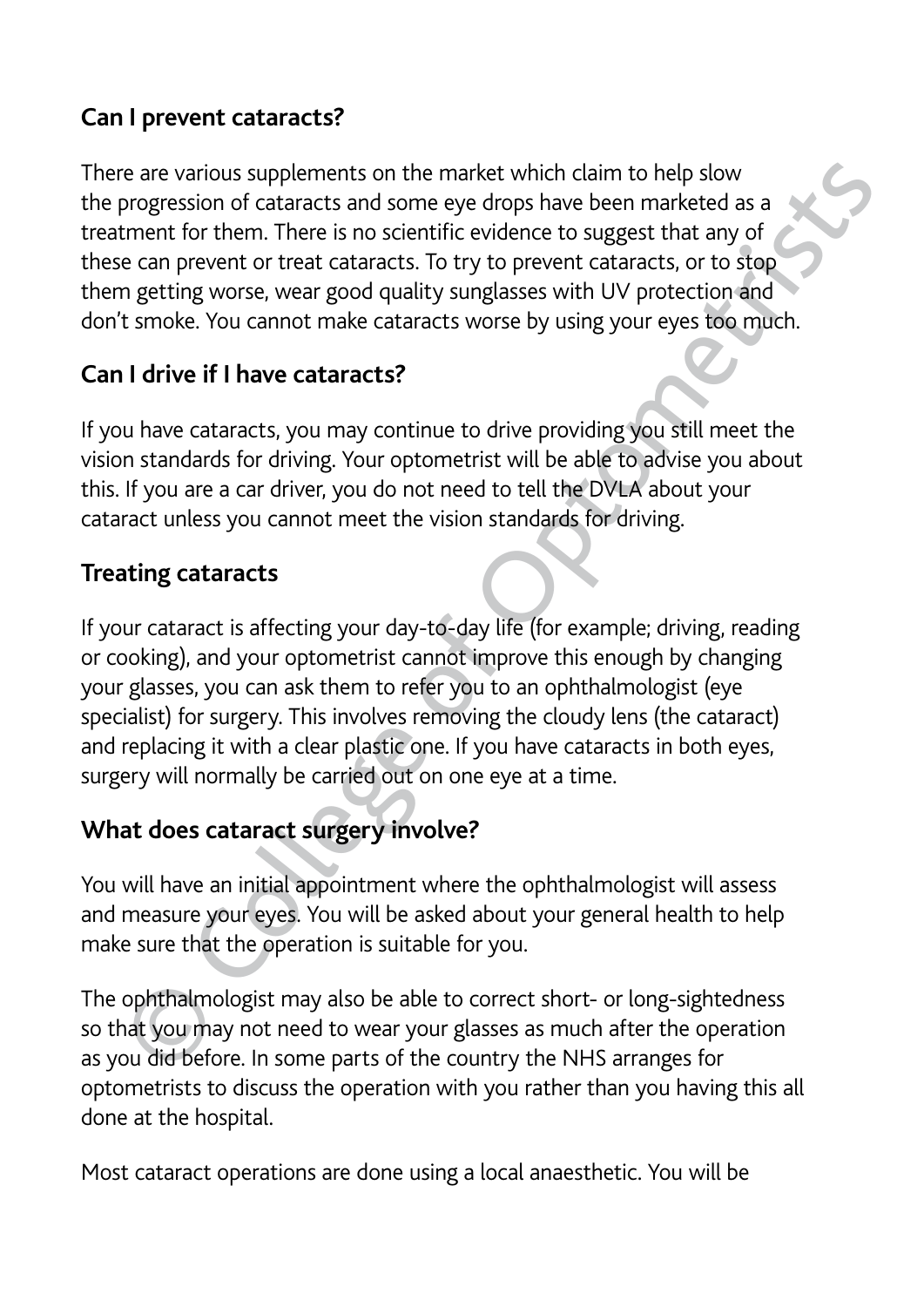To try to prevent cataracts, or to stop them getting worse, wear good quality sunglasses with UV protection and don't prevent<br>catarac<br>or to st<br>them g<br>worse,<br>good q<br>sunglas<br>with U'<br>protect<br>and do<br>smoke.

awake, but the ophthalmologist will make sure you do not feel the area around your eye. You will hear the ophthalmologist explaining what they are doing, and you may see some vague movements around your eye. The ophthalmologist will make a tiny cut in your eye to remove the cataract, and will normally insert a plastic replacement lens so that you can see clearly. This will usually take around 15-45 minutes.

You will not normally need stitches, but your eye will be covered to protect it from knocks after the operation. You will be allowed to go home the same day, but should have someone to go with you and to look after you for 24 hours after surgery. Do not drive.

### **What are the risks of cataract surgery?**

Most people find that cataract surgery is successful and are happy with the results. However, as with all surgery, there are risks involved and you should not have the operation unless you feel it is right for you. Before you have surgery the risks will be discussed with you, and how they apply to your individual case. The time to have surgery may vary from person to person. Example the population of the solution of the solution of the solution of the solution of the solution of the solutional state of the college of the solutional state of Opto This will usually take around 15-45 minutes.<br>
Th

### **Can I choose not to have the operation?**

If it is not interfering with your daily life it is safe to leave a cataract in your eye. It does not become more difficult to remove if you wait before having surgery, although you will not be able to see as well as the cataract worsens. The cataract does not have to become 'ripe' for you to have the operation. Surgery can be done as soon as the cataract is interfering with your daily life.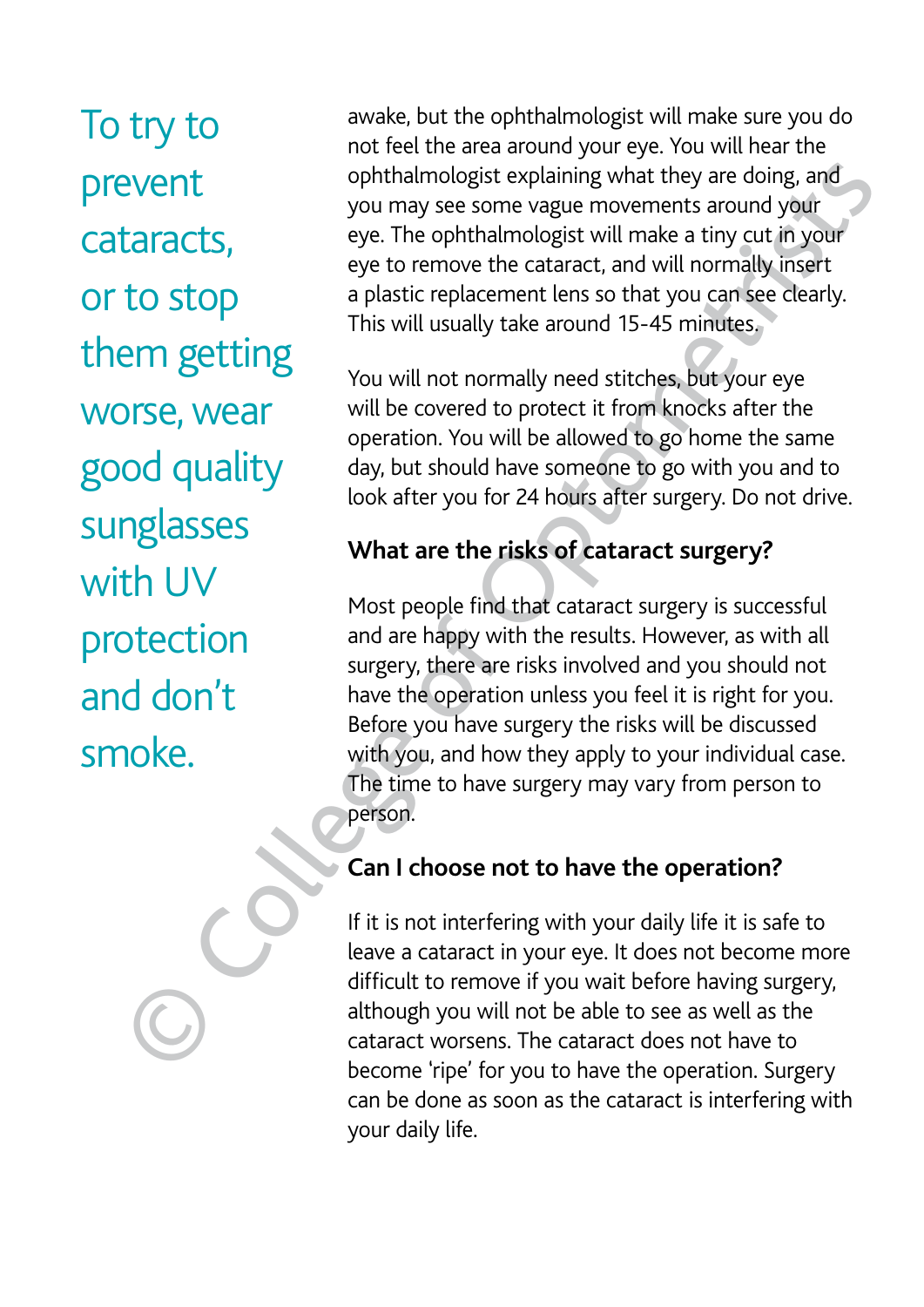### **After the operation**

You will be given eye drops to use for the first few weeks after your operation. You should avoid heavy lifting and strenuous exercise immediately after the operation, but you can carry on with most other activities around the home as normal. Nearly all of your vision will return within two days of surgery and many people are able to return to their usual daily routine 24 hours after the operation. You should avoid eye make-up, swimming, and getting soapy water in your eyes when you wash your hair for two weeks after the operation. If you go out on a windy day, you may feel safer with sunglasses to prevent grit getting in your eye. Ask your ophthalmologist about when you can go back to work. You will be given eye drops to use for the first few weeks after your<br>operation. You should avoid heavy lifting and stenuous exercise immediately<br>operation. You should avoid heavy lifting and stenuous exercise immediately<br>

If you have any concerns, give the eye clinic a call for advice.

### **Will I need new spectacles after my cataract operation?**

Your eyesight will settle down in a few days or weeks. After cataract surgery most people need to wear glasses for either distance, near vision or both. If you wore glasses before the operation you will probably find that they will need changing after the operation, so you will need to see your optometrist again for an eye examination a few weeks after the surgery.

Your ophthalmologist or optometrist will be able to advise you as to when you can start driving again. You may find that it takes a few weeks to adapt to your vision with new glasses after cataract surgery. This is normal, and is due to your brain adapting to a different prescription.





Normal With cataract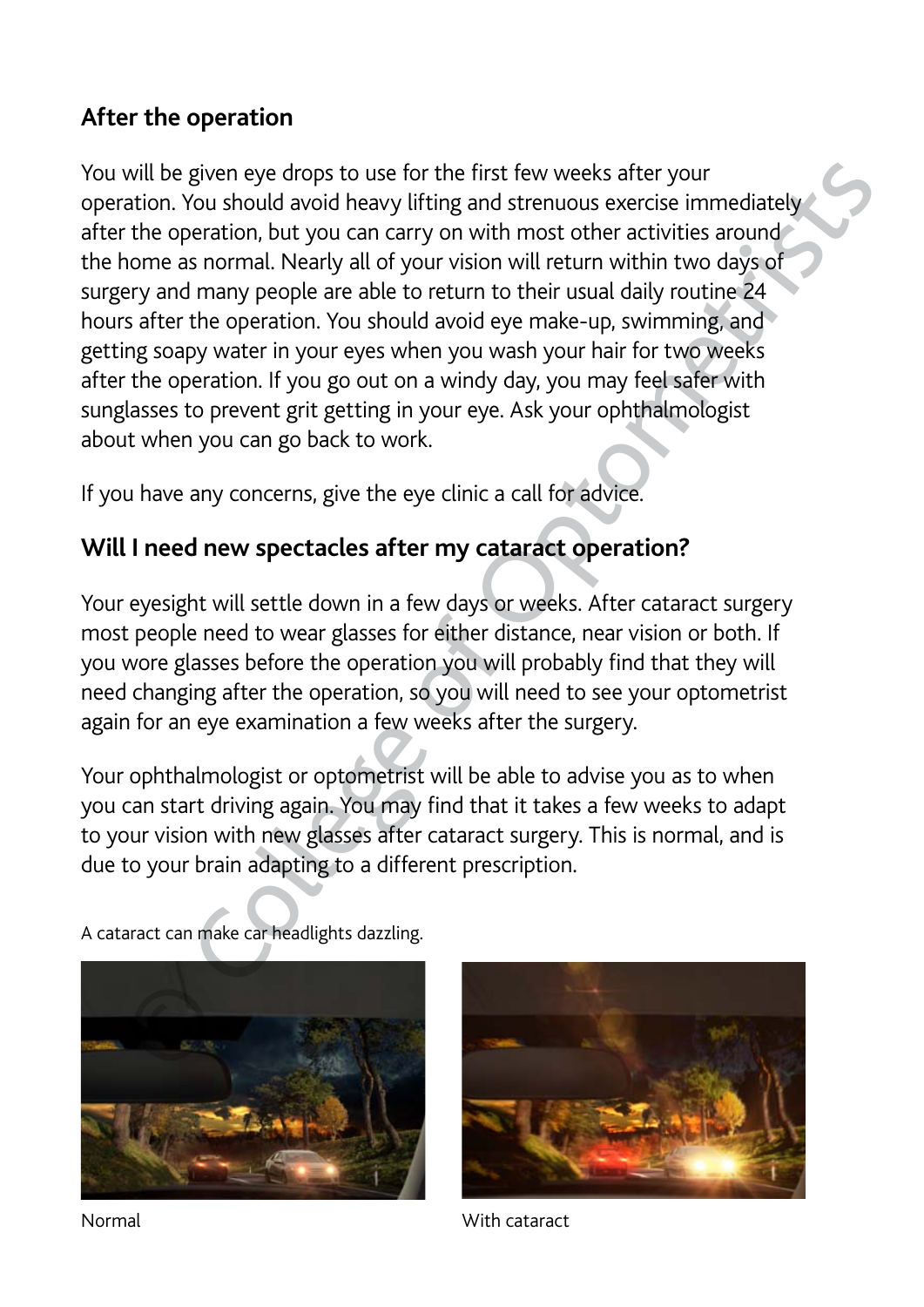You may find that it takes a few weeks to adapt to your vision with new glasses after cataract surgery. This is normal, and is due to your brain adapting to a different that it takes<br>few weeks to<br>adapt to you<br>vision with<br>new glasses<br>after catarac<br>surgery. This<br>normal, and<br>due to your<br>brain adaptin<br>to a differen<br>prescription.<br>For more inform<br>This leaflet is produce<br>examining body for op<br>af

### **Will the cataract come back?**

After some months or years, some people notice that their vision becomes cloudy or misty again in the eye where the cataract has been removed. This is not the cataract returning, but is due to the sac which contains the replacement lens clouding up. This cloudiness can be removed by painless laser treatment in a matter of minutes. Contact your optometrist if you are worried that this is happening to you. The intertwinding of the college of College shows the reference in the thermode.<br>
This colume that charact returning, but is due to the sacept<br> **College of Optometrists** of the cataract returning, but is due to the sacept<br>

### **Do cataracts only occur in one eye?**

If you have had a cataract removed from one eye, it is likely that you will need the same treatment for the other eye at some point in the future.

### For more information, please talk to your local optometrist.

This leaflet is produced by the College of Optometrists, the professional, scientific and examining body for optometry in the UK. Our members use MCOptom or FCOptom after their name. Membership of the College shows their commitment to the very highest clinical, ethical and professional standards. Look for the letters MCOptom or FCOptom to see if your optometrist is a member.

### Please visit *www.lookafteryoureyes.org* for more information.

This information should not replace advice that your optometrist or other relevant health professional would give you.